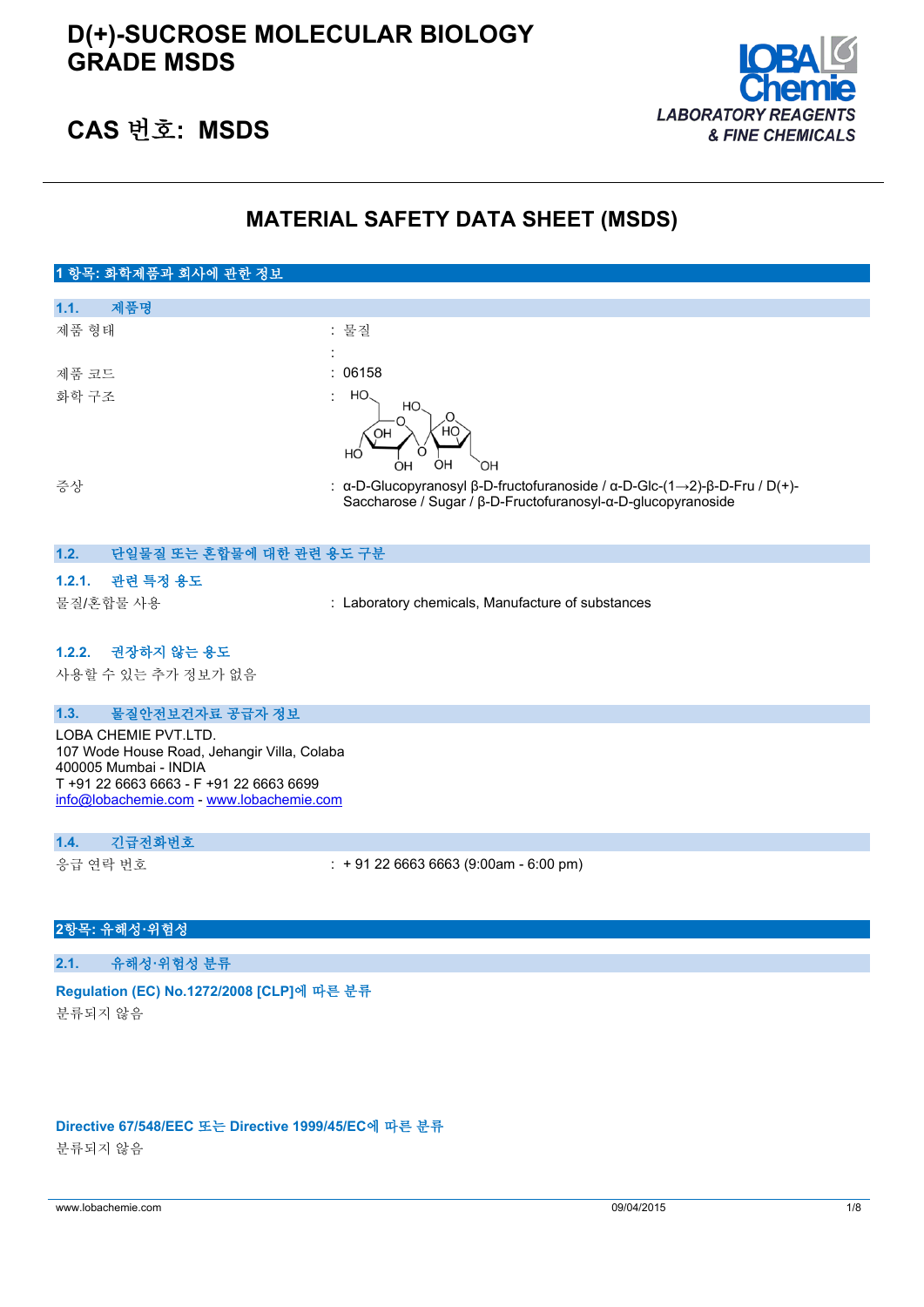물질안전보건자료

### **물리화학적, 인체 건강 및 환경상의악영향**

사용할 수 있는 추가 정보가 없음

## **2.2. 예방조치문구를 포함한 경고표지 항목**

# **규정 (EC) No. 1272/2008에 따른 라벨 표시[CLP] Extra labelling to displayExtra classification(s) to display**

라벨 부착 규정 없음

#### **2.3. 기타 정보**

사용할 수 있는 추가 정보가 없음

|      |      | 3항목: 구성성분의 명칭 및 함유량 |                                        |  |
|------|------|---------------------|----------------------------------------|--|
|      |      |                     |                                        |  |
| 3.1. | 다일물질 |                     |                                        |  |
| 명칭   |      |                     | : D(+)-SUCROSE MOLECULAR BIOLOGY GRADE |  |

R- 및 H- 문구에 대한 전문: 16항 참조

# **3.2. 혼합물**

해당없음

| 4항목: 응급조치요령        |                                                                                                                                                                  |
|--------------------|------------------------------------------------------------------------------------------------------------------------------------------------------------------|
|                    |                                                                                                                                                                  |
| 4.1.<br>응급조치 요령    |                                                                                                                                                                  |
| 흡입 후 응급 조치         | : Remove person to fresh air and keep comfortable for breathing. Give oxygen or<br>artificial respiration if necessary. If you feel unwell, seek medical advice. |
| 피부 접촉 후 응급 조치      | : 다량의 비누 및 물로 부드럽게 씻어내시오. 피부 자극이 생기면 의학적인 조언·주의를<br>받으시오                                                                                                         |
| 안구 접촉 후 응급 조치      | : 가능하면 콘택트렌즈를 제거하시오. 계속 씻으시오. 몇 분간 물로 조심해서 씻으시오.<br>눈에 대한 자극이 지속되면 의학적인 조언·주의를 받으시오.                                                                             |
| 섭취 후 응급 조치         | : Rinse mouth out with water. If you feel unwell, seek medical advice.                                                                                           |
| 변이원성<br>4.2.       |                                                                                                                                                                  |
| 사용할 수 있는 추가 정보가 없음 |                                                                                                                                                                  |

**4.3. 즉각적인 치료 및 특수 치료 필요 여부 표시** 사용할 수 있는 추가 정보가 없음 **5항목: 폭발·화재시 대처방법 5.1. 적절한 소화제** 적절한 소화제 : dry chemical powder, alcohol-resistant foam, carbon dioxide (CO2). 부적절한 소화재 : Do not use a heavy water stream.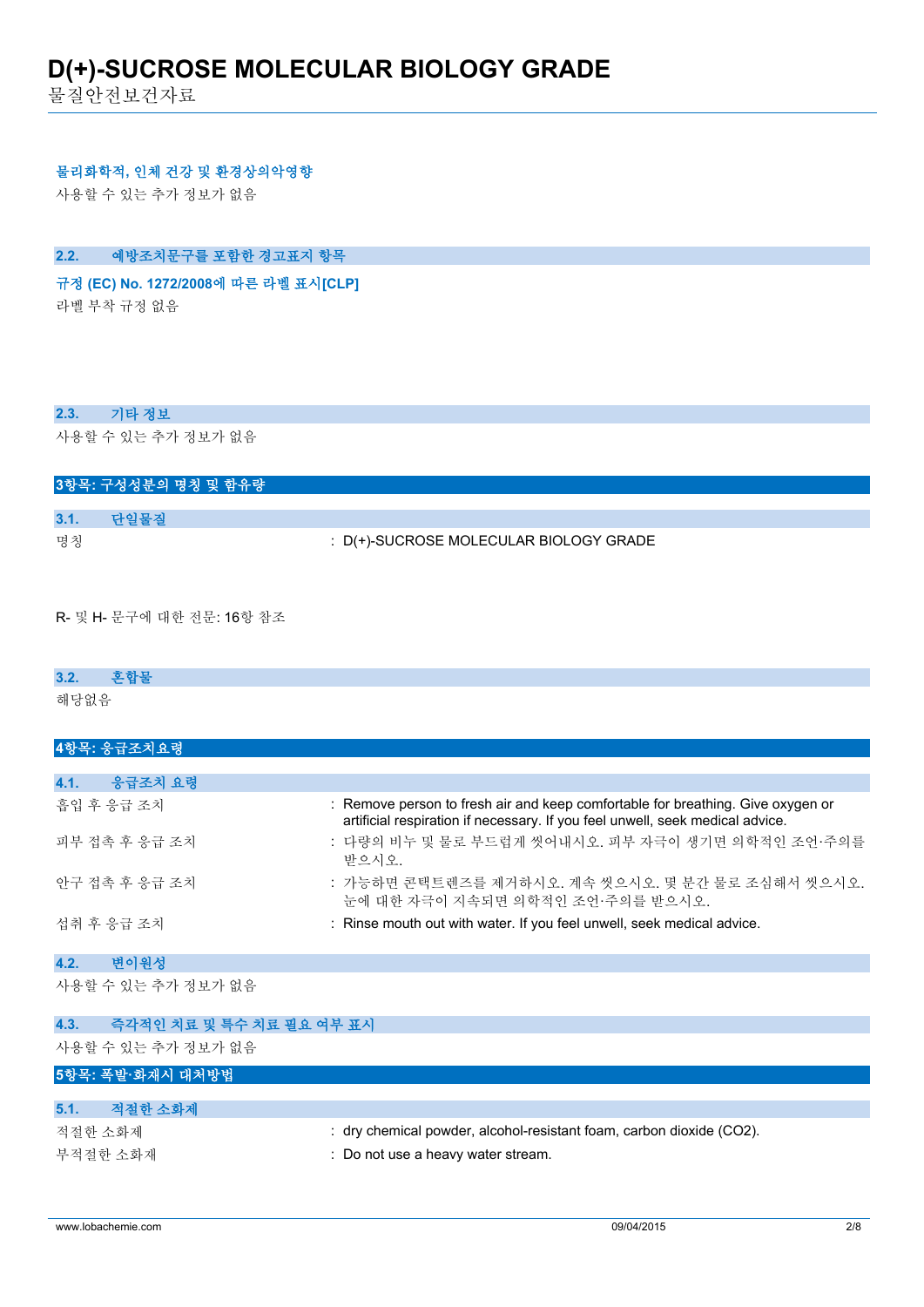물질안전보건자료

| 화학물질로부터 생기는 특정 유해성<br>5.2.         |                                                                                                                            |
|------------------------------------|----------------------------------------------------------------------------------------------------------------------------|
| 사용할 수 있는 추가 정보가 없음                 |                                                                                                                            |
| 소방대원을 위한 조언<br>5.3.                |                                                                                                                            |
| 화재 진압 중 보호                         | : Do not attempt to take action without suitable protective equipment.                                                     |
| 6항목: 누출사고시 대처방법                    |                                                                                                                            |
| 인체를 보호하기 위해 필요한 조치사항 및 보호구<br>6.1. |                                                                                                                            |
| 6.1.1.<br>비응급 요원용                  |                                                                                                                            |
| 응급 조치                              | : Evacuate unnecessary personnel.                                                                                          |
| 6.1.2. 응급 구조대용                     |                                                                                                                            |
| 보호 장비                              | : 적절한 개인 보호구를 착용하시오.                                                                                                       |
| 응급 조치                              | : Stop release.                                                                                                            |
| 환경을 보호하기 위해 필요한 조치사항<br>6.2.       |                                                                                                                            |
| 환경으로 배출하지 마시오.                     |                                                                                                                            |
| 정화 또는 제거 방법<br>6.3.                |                                                                                                                            |
| 세척 방법                              | : Clear up rapidly by scoop or vacuum.                                                                                     |
| 기타 항목 참조<br>6.4.                   |                                                                                                                            |
| 사용할 수 있는 추가 정보가 없음                 |                                                                                                                            |
| 7항목: 취급 및 저장방법                     |                                                                                                                            |
| 안전취급요령<br>7.1.                     |                                                                                                                            |
| 안전취급요령                             | : 눈, 피부, 의복에 묻지 않도록 하시오.                                                                                                   |
| 위생 조치                              | : Wash hands and other exposed areas with mild soap and water before eating,<br>drinking or smoking and when leaving work. |
| 피해야할 조건을 포함한 안전한 저장 방법<br>7.2.     |                                                                                                                            |
| 보관 조건                              | : Store in original container. 용기를 단단히 밀폐하시오. 건조한 장소에 보관하시오.<br>습기를 방지하시오.                                                 |
| 특정 최종 사용<br>7.3.                   |                                                                                                                            |
| 사용할 수 있는 추가 정보가 없음                 |                                                                                                                            |
| 8항목: 노출방지 및 개인보호구                  |                                                                                                                            |
| 제어 매개 변수<br>8.1.                   |                                                                                                                            |
| 사용할 수 있는 추가 정보가 없음                 |                                                                                                                            |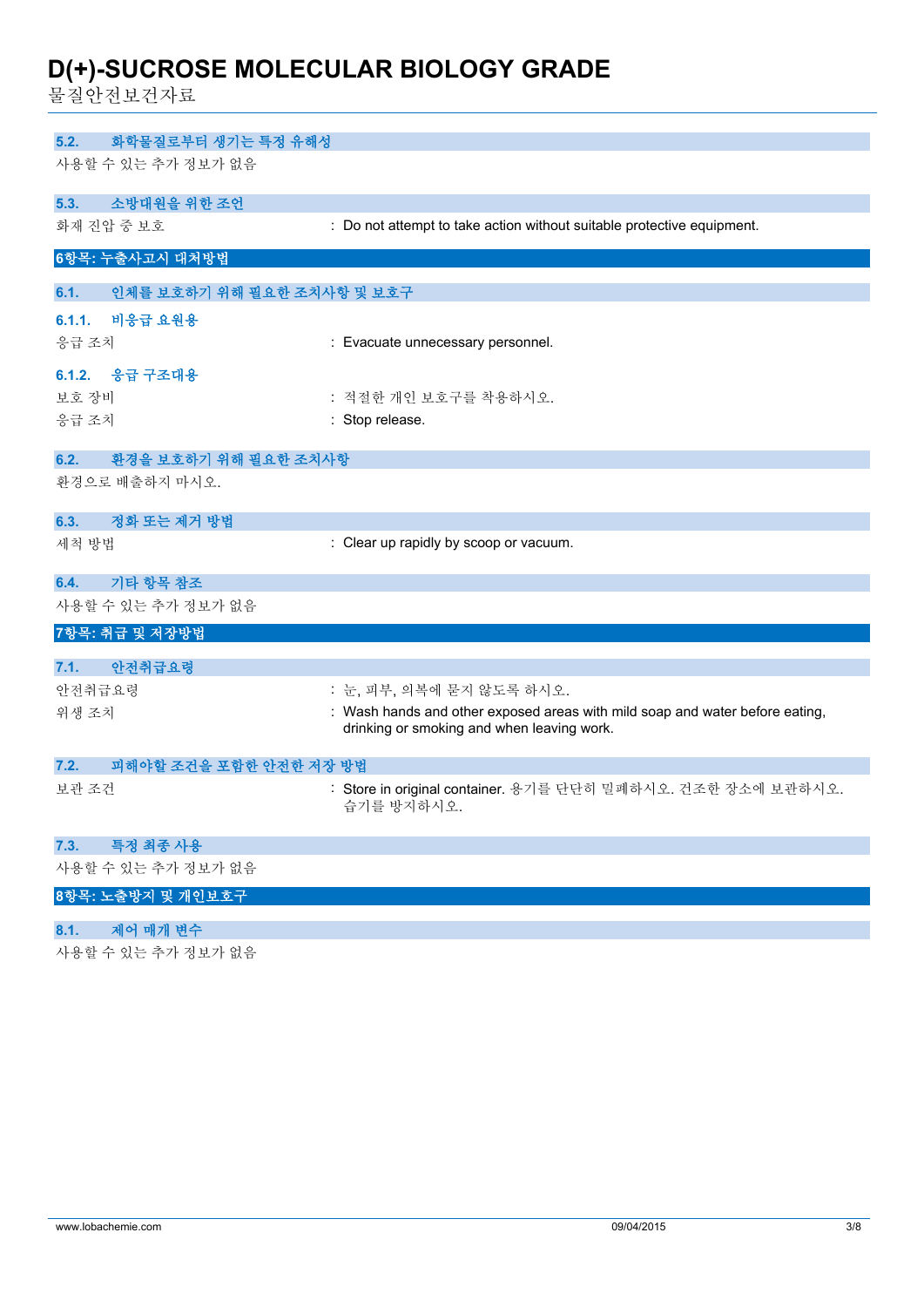물질안전보건자료

| 노출방지<br>8.2.                 |                                            |  |  |  |
|------------------------------|--------------------------------------------|--|--|--|
| 손보호                          | : 보호 장갑                                    |  |  |  |
| 눈보호                          | : Chemical goggles or safety glasses       |  |  |  |
| 신체 보호                        | : 적절한 보호복을 착용하시오                           |  |  |  |
| 호흡기 보호                       | : 호흡 보호구를 착용하시오                            |  |  |  |
| 9항목: 물리화학적 특성                |                                            |  |  |  |
| 9.1.<br>기본적인 물리화학적 특성에 대한 정보 |                                            |  |  |  |
| 물리적 상태                       | : Solid                                    |  |  |  |
| 분자량<br>색상                    | : 342.3 g/mol<br>: Colorless crystals.     |  |  |  |
| 냄새                           | : odourless.                               |  |  |  |
| 냄새 역치                        | : 자료없음                                     |  |  |  |
| pH                           | : 5.5 - 7 at 342 g/l at 25 °C              |  |  |  |
| 상대 증발 속도(부틸아세테이트=1)          | : 자료없음                                     |  |  |  |
| 융해점                          | $: 185 - 187$                              |  |  |  |
| 빙점                           | : 자료없음                                     |  |  |  |
| 초기 끓는점과 끓는점 범위               | : 자료없음                                     |  |  |  |
| 인화점                          | : $93.3 °C$                                |  |  |  |
| 자연발화온도                       | : 자료없음                                     |  |  |  |
| 분해온도                         | : 자료없음                                     |  |  |  |
| 인화성(고체, 기체)                  | : 자료없음                                     |  |  |  |
| 증기압                          | : 자료없음                                     |  |  |  |
| 20°C에서의 상대 증기 밀도             | : 자료없음                                     |  |  |  |
| 상대 밀도                        | : 자료없음                                     |  |  |  |
| 용해도                          | : 물: 342 g/l at 20 °C - completely soluble |  |  |  |
| n-옥탄올/물분배계수                  | $: -3.7$                                   |  |  |  |
| 점도, 운동학적                     | : 자료없음                                     |  |  |  |
| 점도, 역학적                      | : 자료없음                                     |  |  |  |
| 폭발성                          | : 자료없음                                     |  |  |  |
| 산화성                          | : 자료없음                                     |  |  |  |
| 인화 또는 폭발 범위의 상한/하한           | : 자료없음                                     |  |  |  |
|                              |                                            |  |  |  |

### **9.2. 그 밖의 참고사항**

사용할 수 있는 추가 정보가 없음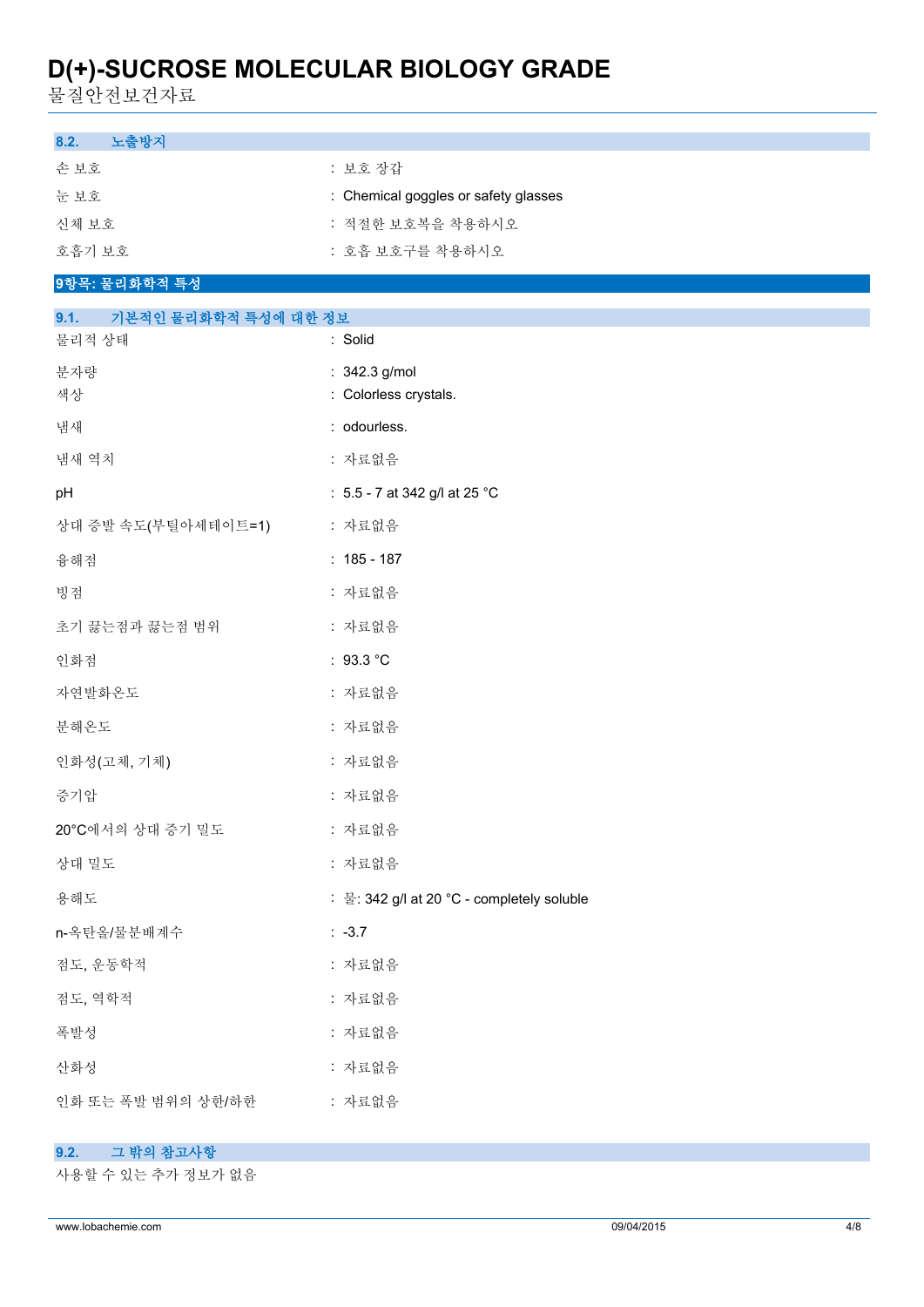물질안전보건자료

| 힘 열 단 안 모 산 삭 프                 |                                              |
|---------------------------------|----------------------------------------------|
| 10항목: 안정성 및 반응성                 |                                              |
| 반응성<br>10.1.                    |                                              |
| 사용할 수 있는 추가 정보가 없음              |                                              |
|                                 |                                              |
| 10.2. 화학적 안정성                   |                                              |
| Stable under normal conditions. |                                              |
| 10.3. 유해 반응의 가능성                |                                              |
| 사용할 수 있는 추가 정보가 없음              |                                              |
|                                 |                                              |
| 10.4. 피해야 할 조건                  |                                              |
| 직사광선. Air contact. Moisture.    |                                              |
| 10.5. 피해야 할 물질                  |                                              |
| 사용할 수 있는 추가 정보가 없음              |                                              |
|                                 |                                              |
| 10.6. 분해시 생성되는 유해물질             |                                              |
| 사용할 수 있는 추가 정보가 없음              |                                              |
|                                 |                                              |
| 11항목: 독성에 관한 정보                 |                                              |
| 11.1. 독성에 대한 정보                 |                                              |
| 급성 독성                           | : 분류되지 않음                                    |
|                                 |                                              |
|                                 |                                              |
| 피부 부식성 / 자극성                    | : 분류되지 않음                                    |
|                                 | pH: 5.5 - 7 at 342 g/l at 25 °C              |
| 심한 눈손상 또는 자극성                   | : 분류되지 않음<br>pH: 5.5 - 7 at 342 g/l at 25 °C |
| 호흡기 또는 피부 과민성                   | : 분류되지 않음                                    |
| 생식세포 돌연변이 유발성                   | : 분류되지 않음                                    |
| 발암성                             | : 분류되지 않음                                    |
|                                 |                                              |
| 생식독성                            | : 분류되지 않음                                    |
| 특정 표적장기 독성 (1회노출)               | : 분류되지 않음                                    |
|                                 |                                              |
| 특정 표적장기 독성 (반복노출)               | : 분류되지 않음                                    |
|                                 |                                              |
|                                 |                                              |

흡인유해성 : 분류되지 않음

# **12항목: 환경에 미치는 영향**

**12.1. 독성** 사용할 수 있는 추가 정보가 없음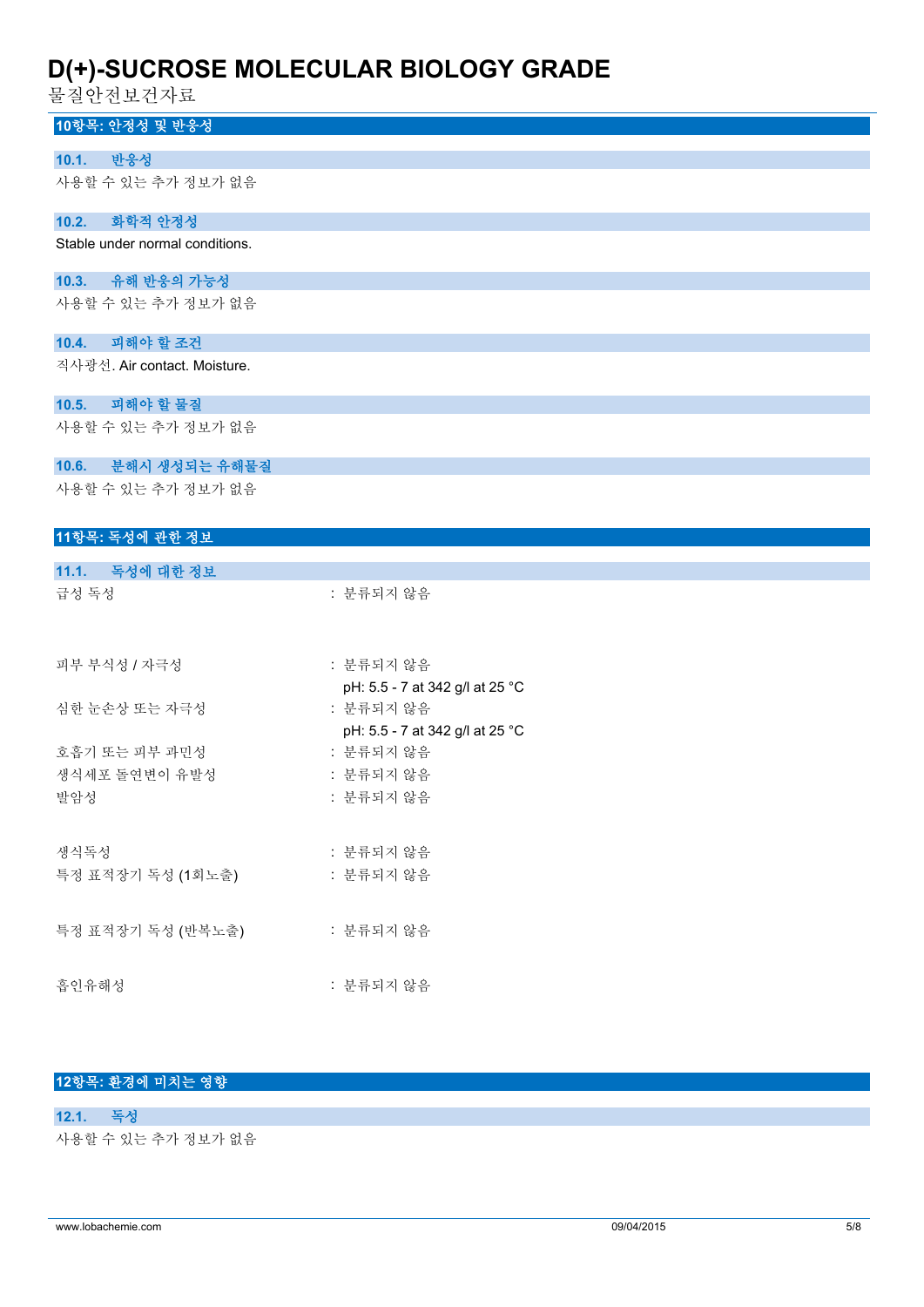물질안전보건자료

# **12.2. 잔류성 및 분해성**

사용할 수 있는 추가 정보가 없음

### **12.3. 생물농축성**

| D(+)-SUCROSE MOLECULAR BIOLOGY GRADE |    |  |
|--------------------------------------|----|--|
| ∙нH<br>n-녹<br>「吉/吉                   | -ಎ |  |

#### **12.4. 토양이동성**

사용할 수 있는 추가 정보가 없음

### **12.5. PBT 및 vPvB 평가 결과**

사용할 수 있는 추가 정보가 없음

### **12.6. 기타 유해 영향**

사용할 수 있는 추가 정보가 없음

# **13항목: 폐기시 주의사항**

### **13.1. 폐기물 처리법**

사용할 수 있는 추가 정보가 없음

### **14항목: 운송에 필요한 정보**

ADR / RID / IMDG / IATA / ADN 에 따름

| www.lobachemie.com          |        | 09/04/2015 | 6/8 |
|-----------------------------|--------|------------|-----|
| 운송 위험 분류 (IATA)             | : 해당없음 |            |     |
| <b>IATA</b>                 |        |            |     |
| 운송 위험 분류 (IMDG)             | : 해당없음 |            |     |
| <b>IMDG</b>                 |        |            |     |
| 운송 위험 분류 (ADR)              | : 해당없음 |            |     |
| <b>ADR</b>                  |        |            |     |
| 14.3.<br>운송에서의 위험성 등급       |        |            |     |
| 고유 운송 명칭(RID)               | : 해당없음 |            |     |
| 고유 운송 명칭(ADN)               | : 해당없음 |            |     |
| 고유 운송 명칭(IATA)              | : 해당없음 |            |     |
| Proper Shipping Name (IMDG) | : 해당없음 |            |     |
| 고유 운송 명칭(ADR)               | : 해당없음 |            |     |
| 적정선적명<br>14.2.              |        |            |     |
| UN-번호(RID)                  | : 해당없음 |            |     |
| UN-번호(ADN)                  | : 해당없음 |            |     |
| UN-번호(IATA)                 | : 해당없음 |            |     |
| UN-번호 (IMDG)                | : 해당없음 |            |     |
| UN-번호(ADR)                  | : 해당없음 |            |     |
| 14.1. 유엔번호(UN No.)          |        |            |     |
|                             |        |            |     |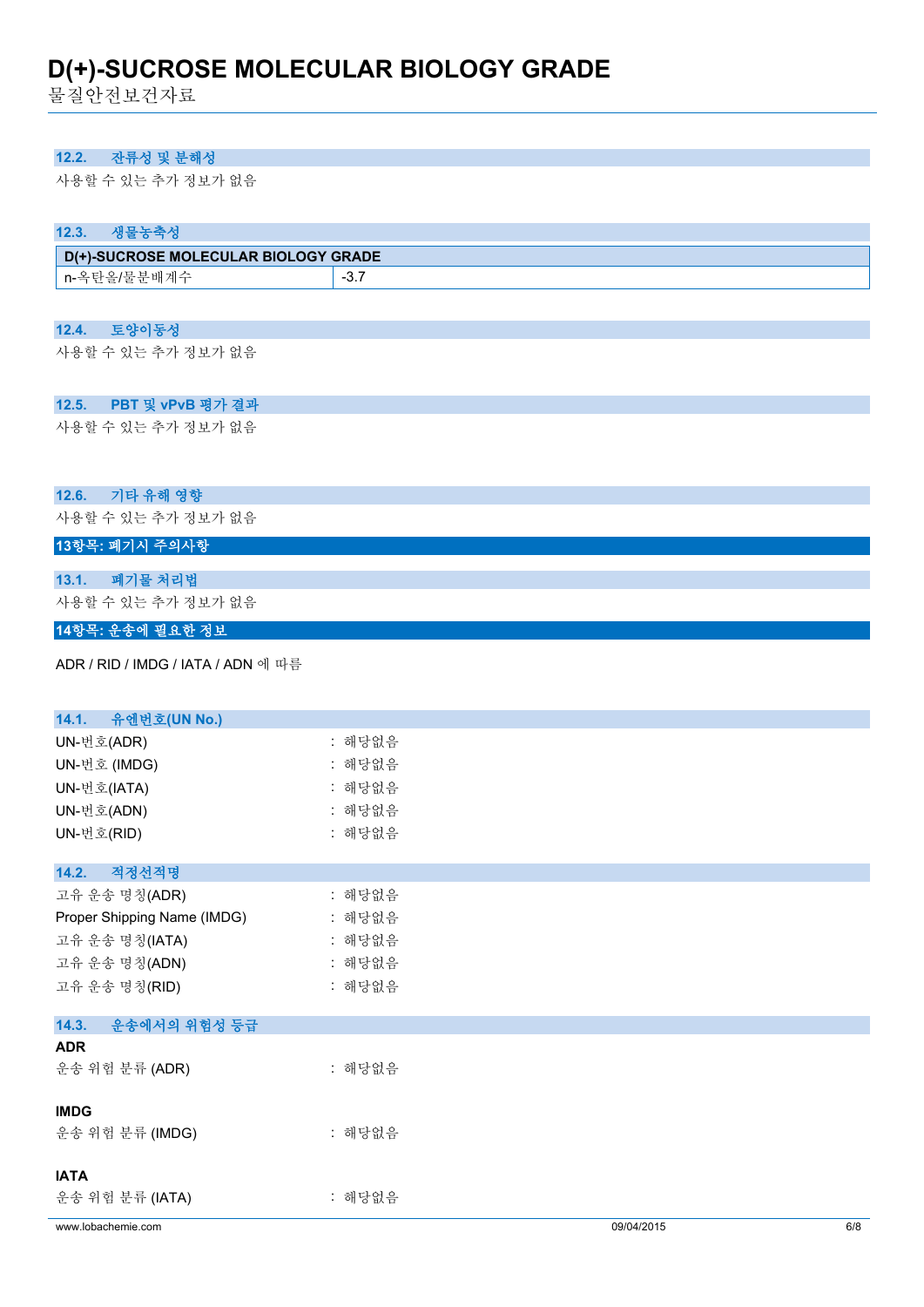물질안전보건자료

| <b>ADN</b><br>운송 위험 분류 (ADN) | : 해당없음 |
|------------------------------|--------|
| <b>RID</b><br>운송 위험 분류 (RID) | : 해당없음 |
| 14.4. 용기등급                   |        |
| 포장 등급(ADR)                   | : 해당없음 |
| 포장 등급(IMDG)                  | : 해당없음 |
| 포장 그룹(IATA)                  | : 해당없음 |
| 포장 그룹(ADN)                   | : 해당없음 |
| 포장 등급(RID)                   | : 해당없음 |
|                              |        |
| 환경 유해성<br>14.5.              |        |
| 환경에 위험                       | : No   |

| 화경에 위험    | : No          |
|-----------|---------------|
| 해양오염물질    | : No          |
| 그 밖의 참고사항 | : 가용 추가 정보 없음 |

### **14.6. 사용자를 위한 특별 주의사항**

**- 내륙 수송**

자료없음

**- 해상 운송**

자료없음

**- 항공 운송**

자료없음

**- 국내 수로 운송**

자료없음

**- 철도 수송**

자료없음

**15항목: 법적 규제현황**

**15.1.1. EU 규정**

REACH의 별첨 XVII 규제사항에 따른 제한 없음

**14.7. MARPOL 73/78 별첨 II 및 IBC 코드에 따른 대량 운송**

**15.1. 안전, 보건 및 환경과 관련하여 단일물질 또는 혼합물에 대한 특별 규정/법규**

D(+)-SUCROSE MOLECULAR BIOLOGY GRADE is not on the REACH Candidate List D(+)-SUCROSE MOLECULAR BIOLOGY GRADE is not on the REACH Annex XIV List

해당없음